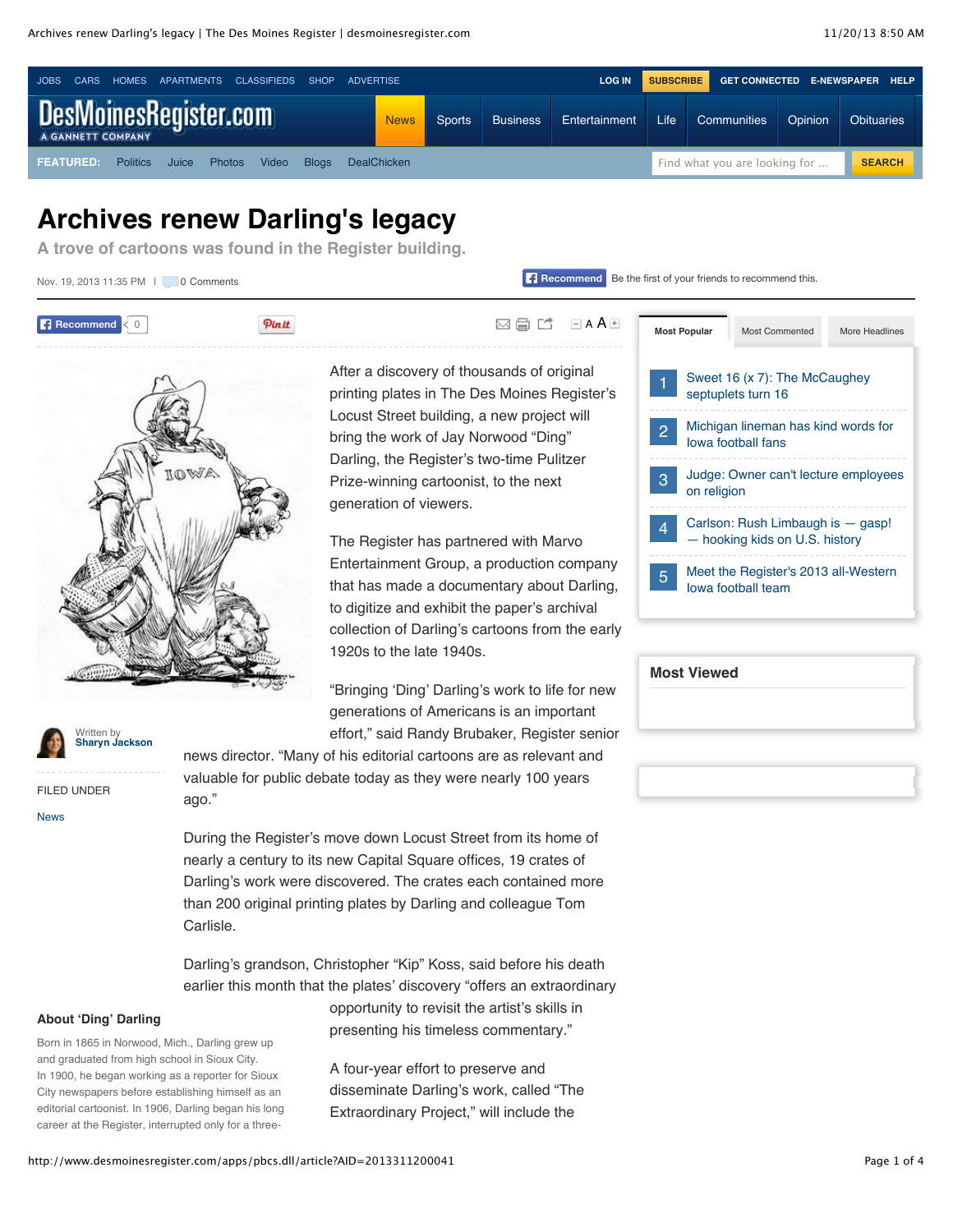year stint in New York. He retired from the Register in 1949.

Darling's editorial cartoons won him two Pulitzers. journalism's top honor, in 1924 and 1943. He is perhaps best known for his cartoon "The Long, Long Trail," drawn at the time of Teddy Roosevelt's death, as well as a remembrance on the one-year anniversary of the attack on Pearl Harbor of the Americans killed there. He signed his cartoons with a shortened surname, "Ding."

The environment had as much of a place in Darling's cartoons as politics and current events. He was lauded for his work as an ardent conservationist. Darling is credited with starting the national wildlife refuge system and preserving millions of acres for refuges as chief of the U.S. Biological Survey, precursor to the U.S. Fish and Wildlife Service. He also conceived and designed the first Federal Duck Stamp to pay for wetlands conservation.

" ʻDing' Darling was a catalyst for conservation, not only within the movement but for the entire nation," said Joe McGovern, president of the Iowa Natural Heritage Foundation, a partner in "The Extraordinary Project." "His work called attention to the importance of protecting our natural heritage and the risks we run if we do not. These plates remind us that there is still much work to be done, for his message resonates today just as much as the day they were created."

Darling died in 1962.

#### **See the cartoon plates**

To learn more about "The Extraordinary Project" and to view some of Jay N. "Ding" Darling's cartoon [plates, visit marvoentertainmentgroup.com/cartoon](http://www.marvoentertainmentgroup.com/cartoon-plates-home)plates-home.

See them in person Jan. 25 to March 23, 2014, at the Herbert Hoover Presidential Library and Museum, 210 Parkside Drive, West Branch, IA. Visit [hoover.archives.gov](http://www.hoover.archives.gov/) for more information.

storage, cataloging and digitization of the collection at the Sioux City Public Museum, in the city where Darling grew up.

"An opportunity to preserve history of this magnitude is one that we do not take lightly," said Steve Hansen, the museum's director. " ʻDing' Darling is a heritage treasure of Sioux City, and we look forward to adding a new chapter to his legacy."

Marvo Entertainment Group is working to create a traveling exhibit to be displayed in Iowa and nationally. Some of the plates also will be included in an exhibit of Darling's works traveling in conjunction with nationwide screenings of the documentary "America's Darling: The Story of Jay N. ʻDing' Darling."

Samuel Koltinsky, Marvo executive producer, was a close friend of Darling's grandson Koss. He said he looked at the project as an opportunity to honor his friend, as well as preserve Darling's legacy. "We are looking forward to celebrating The Des Moines Register's new era with honor, respect and, yes, humor through what the Register has entrusted with us — these special treasures of cartoon plates."

#### **[View Comments](http://www.desmoinesregister.com/comments/article/20131120/NEWS/311200041/Archives-renew-Darling-s-legacy) (0)** | **[Share your thoughts »](http://www.desmoinesregister.com/comments/article/20131120/NEWS/311200041/Archives-renew-Darling-s-legacy)**

**YOU MIGHT BE INTERESTED IN**

SPONSORED LINKS

[Judge: Owner can't lecture](http://www.desmoinesregister.com/article/20131113/NEWS01/311130051/Judge-Owner-can-t-lecture-employees-religion) employees on religion

[ISU men's basketball: Naz Long](http://www.desmoinesregister.com/article/20131110/SPORTS020604/131110002/ISU-men-s-basketball-Naz-Long-breaks-out-long-range-touch-impressive-opener) breaks out long-range…

[Police: Woman 'too drunk to fly'](http://www.desmoinesregister.com/article/20131115/NEWS01/131115002/Police-Woman-too-drunk-fly-kicks-officer-tries-bite-another) kicks officer, tries…

[Chuck's owner Linda Bisignano](http://www.desmoinesregister.com/article/20131111/NEWS/131111019/Chuck-s-owner-Linda-Bisignano-dies-64) dies at 64

[Community garden idea makes](http://www.desmoinesregister.com/article/20131115/COMM01/311150032/Community-garden-idea-makes-next-level-contest) next level in contest

[Is It the End of Stainless Steel?](http://www.oveninfo.com/features/is-stainless-still-king-of-the-kitchen.ht?u) (Oven Info)